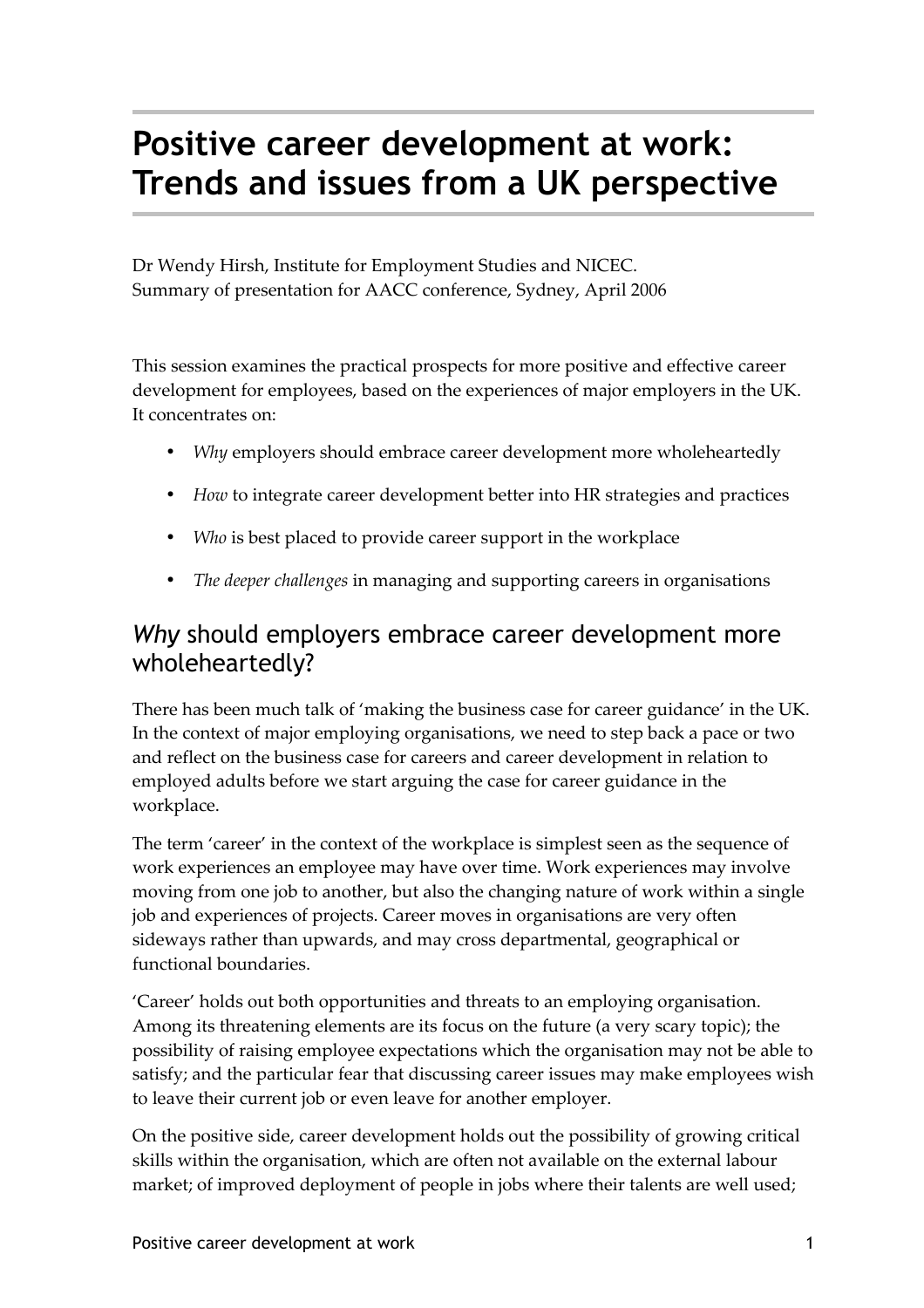of an improved ability to attract good people and possibly retain them; and of improved flexibility in the workforce and therefore the ability to respond to business change. Most interesting perhaps is the link between positive career development and workforce motivation. The evidence for this is steadily growing in the large body of research on the link between HR practices and high performing organisations.<sup>[1](#page-1-0)</sup> It seems that by attending to employees as people, the nature of the employment relationship shifts to one of higher engagement and higher performance.

'Talent management' is high on the agenda of large organisations and tends to focus on very senior people and those with the potential for such roles. Career development is embraced more enthusiastically here, and individuals in so-called 'talent pools' often receive considerable personal career attention. However this trend can reinforce the assumption that 'ordinary' employees don't really have careers, and that career development is for the few not the many. It is a paradox in the UK that the only most advantaged employees receive structured career support at work, and only the most disadvantaged structured support from the state. Employed adults in ordinary jobs are clearly not seen as really needing career support, although the interesting extension of the nationally funded help-line, **learndirect,** may be starting to challenge this position.

The business case for career development can, if we are not careful, focus exclusively on the case for investing in training. Training is much more comfortable terrain for employers, but the business case here can all too easily only focus on equipping people for their current work. Training, and especially educational qualifications, has been the big focus for public policy in the UK. Public career support hangs somewhat precariously on the coat tails of interventions to get UK adults to study more. In the UK, the government funded help-line is called **learndirect** – it is not called 'workdirect' or 'careerdirect'. We must remember that formal learning, both inside and outside the workplace, may facilitate career development but does not substitute for access to suitable work and to learning experiences on-the-job.

The term 'career education' is not generally used in the UK in relation to employed adults, but it is what employers often find they need to do to help employees manage their careers better. Career workshops for example – in the words of one of our major engineering employers – *'aim to increase the career literacy of the workforce'*.

Behind the complexity and difficulty of the business case for career development at work lie two deeper questions: who is career development really for and who it is really controlled by?

■ The central paradox of career development at work is that it has to start with the needs and desires of the employee, but also brings benefits to the organisation. So positioning it as some kind of employee benefit is dangerous and profoundly mistaken. If career development is seen as just being 'kind' to employees, it drifts

<span id="page-1-0"></span><sup>1</sup> Purcell J, Kinnie N, Hutchinson S, Rayton B, Swart J (2003) *Understanding the people and performance link: unlocking the black box*. London: CIPD.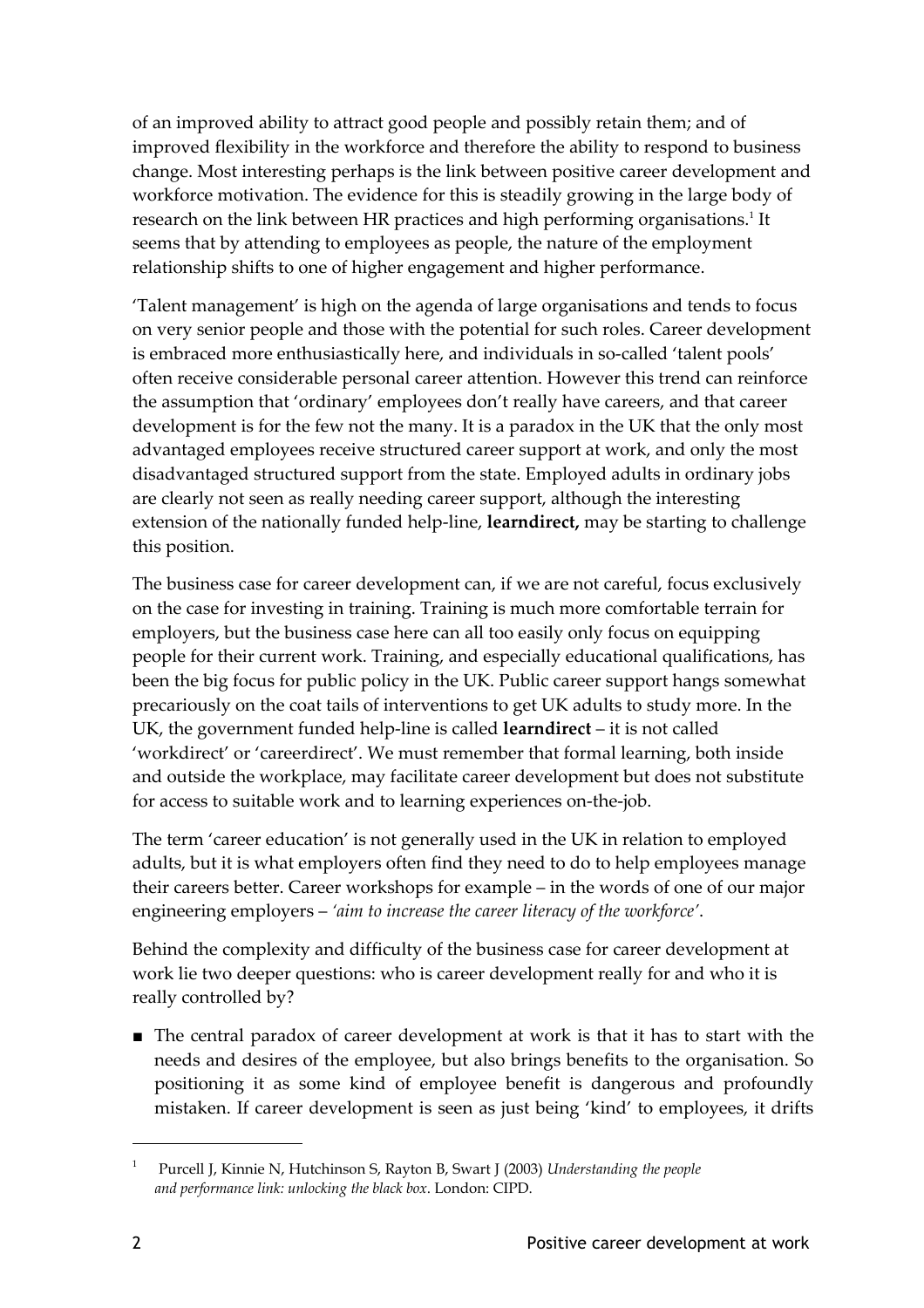away from the reality of work opportunities within the organisation, and loses its ability to mediate in quite an explicit way between the needs of the employee and the needs of the business. Career development is for both the employee and the organisation – a duality employers find extremely difficult to handle.

■ In the same way, the career is controlled by the employee (who can nearly always choose to leave the employer), but the gateways of access to both work and learning opportunities are controlled by the employer. So career development really needs to be a joint effort. Saying 'employees manage their own careers' is really quite misleading. There are many career moves, especially those across boundaries of organisation structure or into new types of work, which employees simply can't make without some degree of organisational backing. In other words an open internal labour market often needs active management to get the right outcomes for both the business and for individuals.

## *How* to integrate career development better into HR strategies and practices

#### General processes which influence careers at work

Career development at work is *not* mainly about giving employees career guidance or counselling. The main processes which really influence careers are:

- The way work is designed. In small firms the fluidity of job design may be the most important aspect of career development. You may not change job, but your job may grow round you.
- The normally implicit assumptions about career paths i.e. who can do what.
- Performance management processes and other mechanisms of assessment which may generate data about people used in selecting them for jobs.
- Training processes, including access to self-managed learning.
- The most important process is probably that which fills vacant jobs. The norm now is for vacant jobs to be advertised and for employees to apply for them. This is the mechanism through which employees are expected to navigate their careers in the organisation.
- Many large organisations have more structured processes for the 'high potential' groups mentioned earlier. Succession planning, development programmes at key transitions, personal mentoring and coaching are all widely used.
- Careers are also influenced by informal processes though which employees receive advice from others, and those with jobs to fill use their internal networks to gain intelligence on possible applicants.

Anyone seeking to make career development more effective in employing organisations needs to look carefully at these processes and ensure that they really do act to develop employees in the medium term as well as in their current jobs. To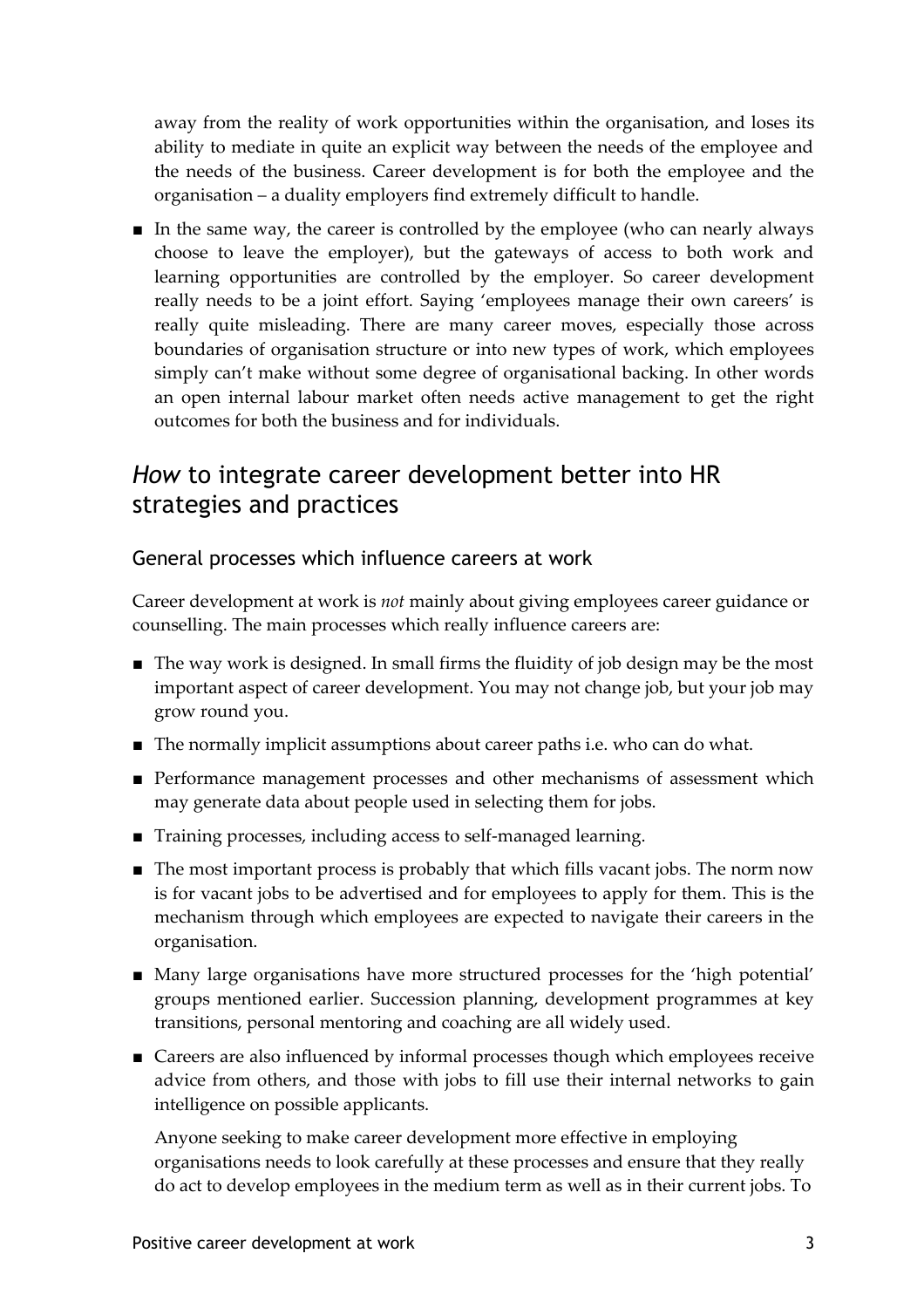give just one example, competence-based job filling which finds the best current candidate for the job, can work against offering people the chance to do jobs they haven't done before and often blocks even modest changes of career direction.

#### Career advice in the workplace

So the norm is that employees are asked to manage their own careers at work, with a bit of help from their line managers and more informal help from anyone else they can find.

In theory employees could purchase their own career support from private providers. There are private providers of career support in the UK, but they seem to get most of their work through major employers rather than purchased by individuals for themselves. The private market for outplacement services purchased by employers is well developed. There is also some purchasing of private career support for selected other employees, but usually only for very senior or high potential staff. Individuals in the UK do not have a tradition of purchasing their own career support.<sup>[2](#page-3-0)</sup>

Recognising this, some employers have been developing more pro-active approaches to career support delivered in the workplace, but in a recent small-scale survey by IES as many were cutting back on career support as were putting it in. So these processes are quite frail. Where employers are using more positive approaches, they can combine more than one of the following:

- One-to-one career discussions or career workshops for groups delivered by HR or training advisers within the business.
- Self-help information and sometimes career tools made available in electronic form, often on the company intranet.
- A number of organisations have a sub-set of HR people and/or line managers acting as 'career coaches' for individuals, in addition to their normal work roles.
- As HR Shared Service organisations have grown, career issues may be handled by experts (full-time or volunteer) accessed through the HR call centre.
- A very few organisations pay people to work as specialist career coaches or career consultants with their employees. These people can be employees or external consultants. Their numbers are small.
- When large numbers of people are made redundant, outplacement companies are often used. So it is a further paradox that the group most likely to be given career support by employers are those being forced to leave.

The key issue here is to see career support in the workplace as part of the wider system of HR and management processes, not as something separate. Career

<span id="page-3-0"></span><sup>2</sup> Watts A G, Hughes D, Wood M (2005) *A Market in Career?* CeGS, University of Derby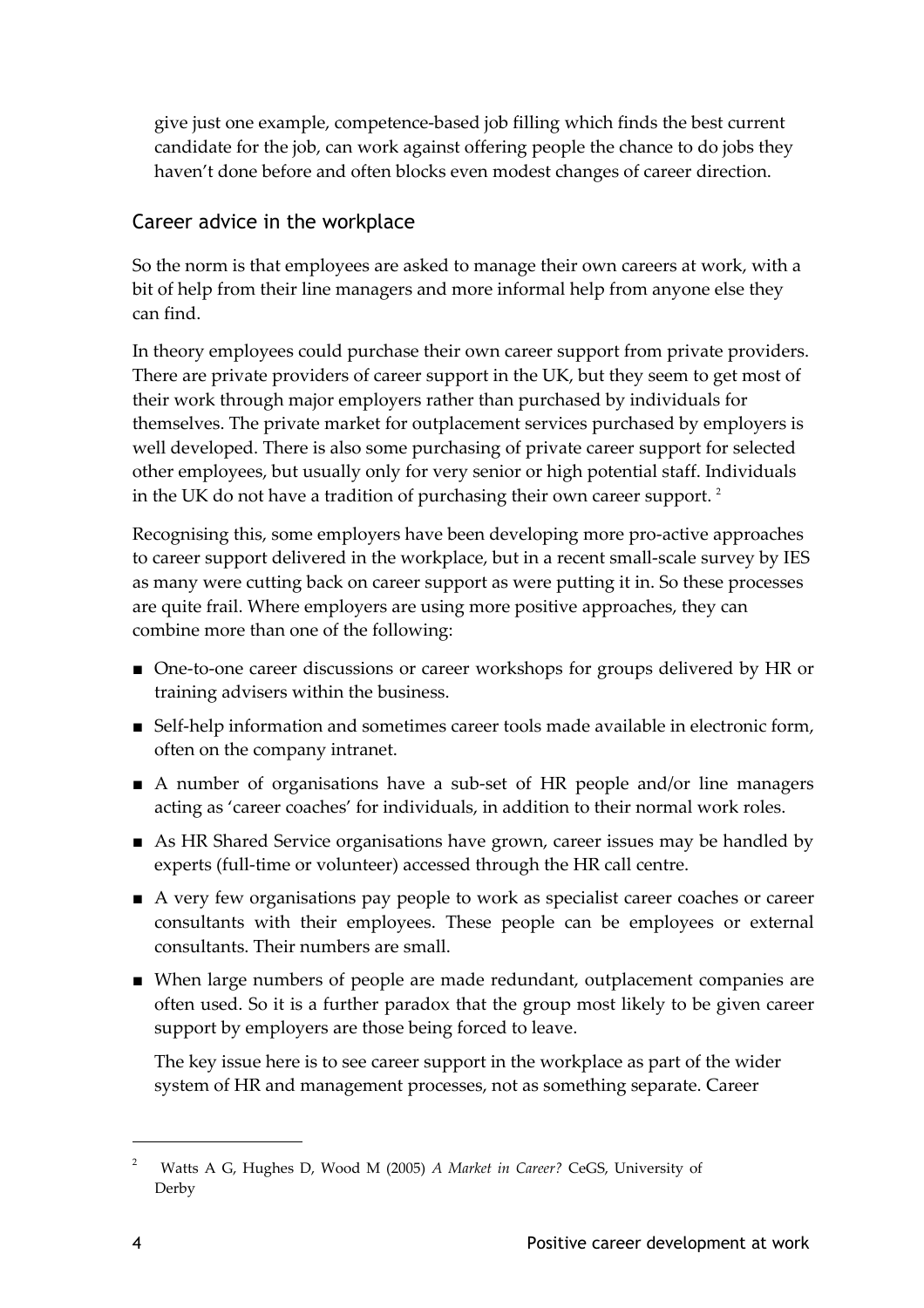service providers seeking to sell their services to employers do not always seem to appreciate this need.

## *Who* is best placed to provide career support in the workplace?

In looking at how career development is supported in the workplace, we have inevitably also looked at the range of players who provide this support. They include:

- Managers in the organisation, both the individual's boss, but also a wide range of other managers they may know, including in possible roles as mentors, heads of profession etc.
- HR and training professionals, including HR people answering employee queries in HR shared service organisations.
- Occasionally people with extra training to act as career coaches on a volunteer basis. These people may be line managers and/or HR professionals. In some organisations members of Trades Unions give advice to colleagues as Learning Representatives.
- Very occasionally indeed, career professionals i.e. people whose main work is giving career support to employees.
- A whole other raft of people in and out of the organisation who give informal support and information.

How far can we go with line managers delivering career support? The immediate boss is often well placed to know the individual employees reasonably well and understand their strengths and weaknesses. However, they are not always well placed to offer career development support. Sometimes this is because of tensions this creates within the relationship, sometimes because the line manager may know very little more about career opportunities than the individual concerned. Line managers are told to ask about careers in formal appraisal discussions – not really the occasion for an open, honest and thoughtful discussion of career, especially when you are arguing about your performance bonus in the same meeting.

The potential role of the line becomes very much stronger if we think of line management as a community of people not just the individual boss. Line management collectively needs to look at possible career opportunities for employees and to be more active collectively in encouraging people to apply for suitable vacancies or engineering various kinds of work experiences. This collective responsibility is taken for granted in the processes for managing 'talent pools' but is not used widely for other employees.

If we seek to augment the role of line managers by specialists in careers work, who would we use and how? It is perhaps worth mentioning here that in the UK the term 'career professional' is quite problematic. There is no very coherent group of people with appropriate training to give in-depth career support to adults in the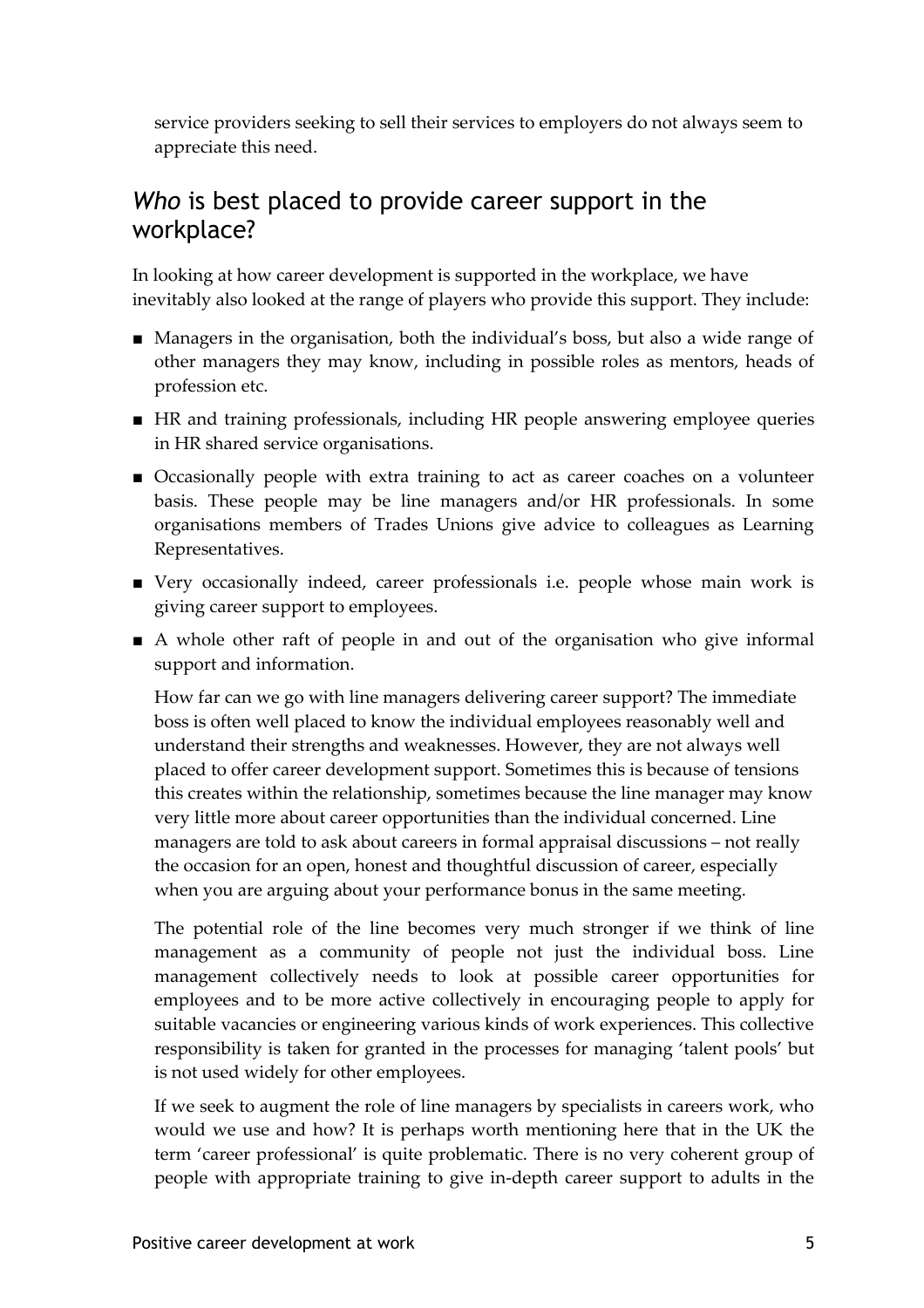workplace. Most public service career advisers in England work with young people and/or disadvantaged adults. They have thorough initial training for this role but little experience of working with employed adults or inside employing organisations. Even in Scotland and Wales where the public service remit is wider, careers advisers need to re-skill themselves considerably to work more closely with employers. Most people working as career coaches in employing organisations in the UK have not come this route at all. Some occupational psychologists enter careers work through their expertise in employee assessment. Others come via counselling and even psychoanalysis. Many learning and development professionals have entered careers work through their skills in coaching (including performance, executive and life coaching). All these groups may have strong coaching and/or counselling skills but not necessarily a strong understanding of career issues, how to help people develop their career management skills, or of internal and external labour markets. Formal courses in higher education in the UK only partially cater for people who will work on career issues with employed adults at all occupational levels and in the workplace. Some private providers of training cater more directly for this market.

Even if we had more career professionals suitably trained to work with employed adults, would employing organisations and their employees really need them? Employees certainly appreciate the option of advice from someone 'off line' – that is someone who is not in any kind of management relationship with them. But, as with mentoring, this can be a manager of HR professional from another part of the business. There are also increasing numbers of people around accustomed to offering personal support through coaching and/or counselling – career professionals have no monopoly on these helping skills. Career professionals also generally know less about work opportunities inside a business than business managers themselves or HR managers. However, there do seem to be two particular roles in organisations which are well suited to those with professional training in career guidance:

- In-depth discussions with people who need to be more aware of their own abilities or to reflect more carefully on their own aspirations, or perhaps those considering more significant changes in their work. The business case for supporting such a service is easier to make for high value employees and in organisations experiencing major change.
- Developing the skills and understanding for career support in the larger numbers of people in employing organisations who will play this role for some people, but not as their main work. In other words, experts may be most valuable in developing the capability to support career development rather than in delivering career guidance themselves.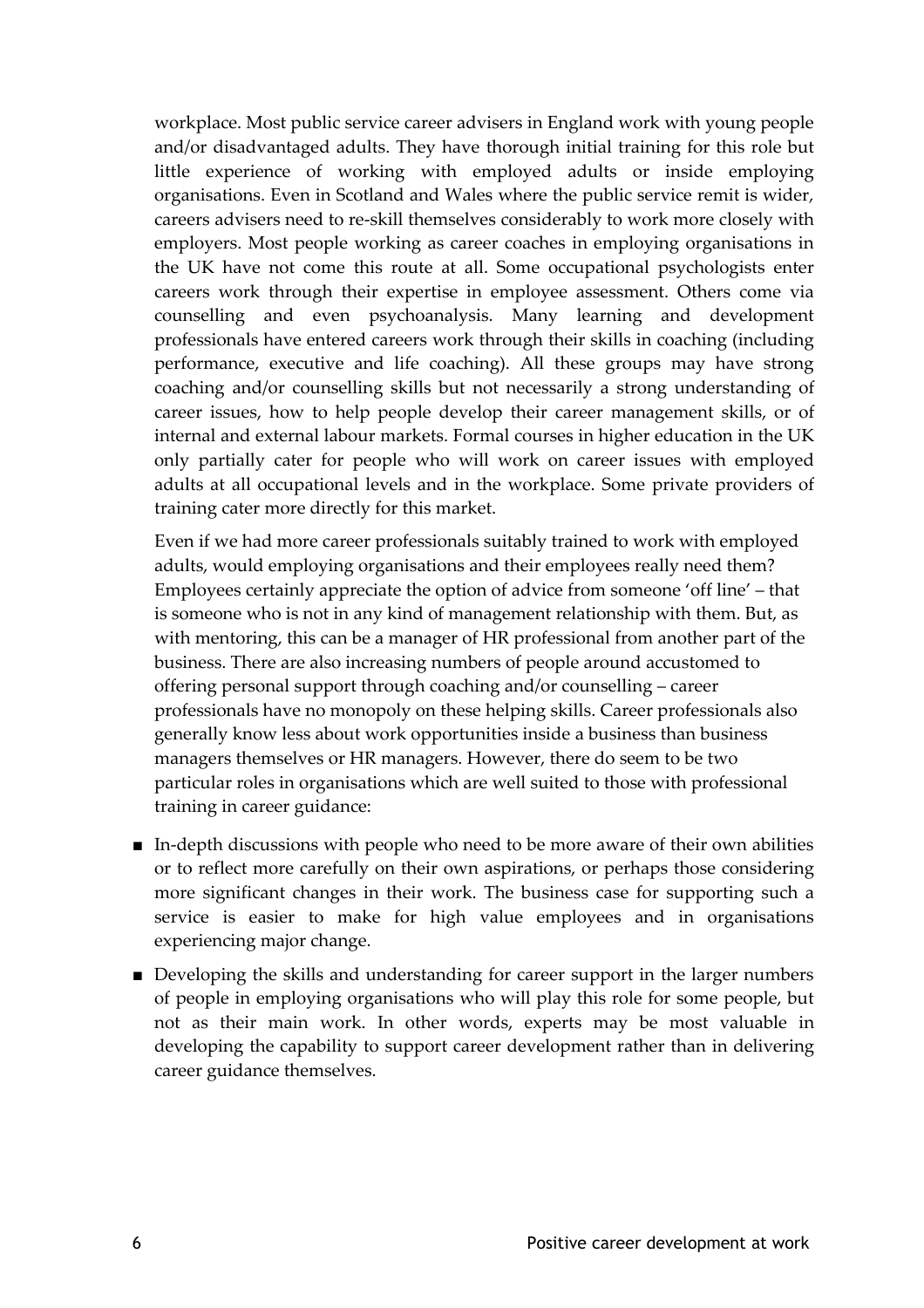## *The deeper challenges* in managing and supporting careers in organisations

Looking at how career development takes place in employing organisations raises some quite fundamental issues:

- The first is the real nature of career development at work if we look beyond the rather simple 'onwards and upwards' type of career development focussed on high potential groups. Such career development for the whole workforce is very diverse in nature. We need to spend more time on the business case for encouraging people to take their own career development seriously, and helping people understand what issues career development at work might address.
- We need to look at our core HR processes, especially job design and job filling, and the role they play in facilitating career development.
- We do need to see career development as a partnership between the organisation and the employee, but our organisations are usually very poor partners at present. More collective responsibility for careers in line management may help organisations to handle the career issues of individuals in a more mature way.
- Offering effective career support is one of a number of people management issues which line managers need to get better at. Career professionals have a real contribution to make here, but cannot start from the assumption that they – and only they – are proper people to help employees consider their futures.